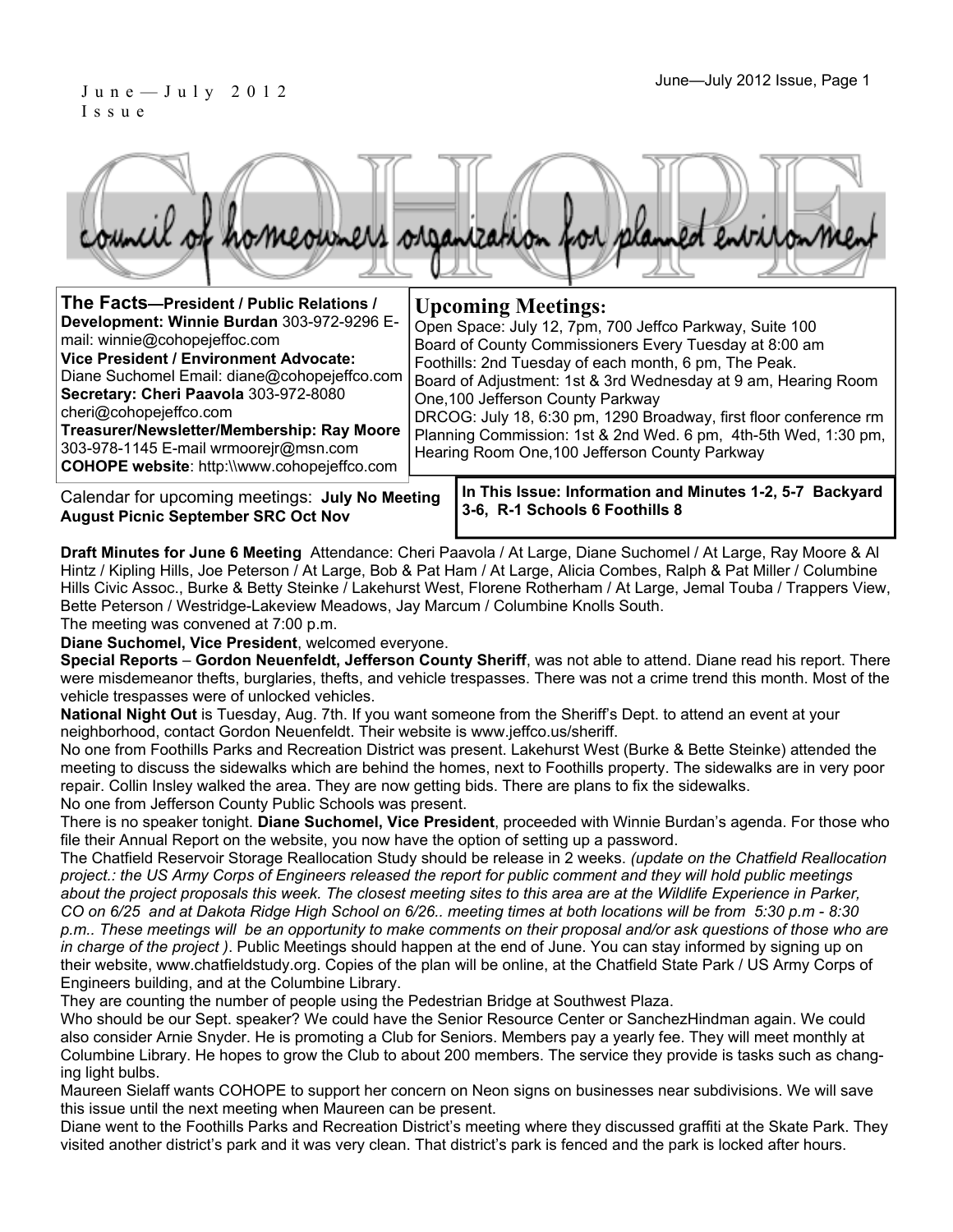The Habitat Restore at Quincy and Wadsworth will take house item donations. It benefits Habitat for Humanity. Best Buy will accept small electronics for recycling. You can drop off a maximum of 3 electronics items/day. They also accept some types of smaller items for recycling at the self service recycling station just inside the front door entrance. The Clerk and Recorder let us know that the savings from mail-in ballots is \$5M. The money goes to the County Commissioners.

There was an issue last month concerning Hazardous Waste dumping (old oil) behind a fence on Xcel property. Several people were called. No one seemed to be interested. Someone from Colorado Dept. of Public Health and Environment called back. Xcel came out to clean up the issue.

### **Reports from Officers**

Roll Call was taken. We had 13 members present and a quorum.

**Winnie Burdan, President,** was not able to attend.

**Diane Suchomel, Vice President,** was present. If you have any suggestions for speakers for the rest of the year, please contact **Florene Rotherham.**

**Ray Moore, Treasurer,** was present. We have \$1,968.63. Shelter 6 has been reserved for our Aug. 6th meeting. There was some discussion about how to contact candidates for our August picnic. The sign up sheet for Summerset was passed around The Sheriff's Department meeting room is not available for our Oct. meeting.

**Cheri Paavola, Secretary,** presented the May Minutes. They were approved without any changes.

**Diane Suchomel** said that there was a grading permit issued for 9986 Elkhorn St., a home west of the Hogback. The first referral is June 13.

A Community Meeting is June 12th from 6:00 until 7:00 p.m. at 5300 W. Ken Caryl Ave., west of The Gardens. They will discuss rezoning from Agriculture 1 to Planned Development for an Assisted Living. The assisted living home bought a house (5130 W. Ken Caryl Ave) and wants to demo it and build a new assisted living place.

There is a Hearing for Development Plan Rezoning. The area is at 8460 W. Ken Caryl Ave. The meeting is on June 13th at 6:15 p.m. It will allow neighborhood level commercial usage and doggie day care. The BOCC hearing for it is 8 am on July 17.

**Old Business** None.

**New Business** It was moved that we have our Holiday Party at the Sheriff's Dept. The motion passed.

A neighborhood was invaded by rats several months ago. They are about a mile from an area where squirrels were dying from Decon rat poison. Now they are concerned about their pets.

#### **Announcements** None.

We adjourned at 8:02 p.m.—*Cheri Paavola, Cohope Secretary* 

### **Summerset Sign up**

|                           | Saturday—September 15, 2012      |           |                |  |  |
|---------------------------|----------------------------------|-----------|----------------|--|--|
| 9:00 AM                   | Ray Moore                        |           | Diane Suchomel |  |  |
| 10:00 AM                  | Cheri Paavola                    |           | Ray Moore      |  |  |
| 11:00 AM                  | Cheri Paavola                    |           | Ray Moore      |  |  |
| 12:00 AM                  | Burke & Bette Steinke            |           | Ray Moore      |  |  |
| $1:00$ PM                 | Burke & Bette Steinke            |           | Ray Moore      |  |  |
| 2:00 PM                   | Burke & Bette Steinke            |           | Ray Moore      |  |  |
| 3:00 PM                   | <b>Burke &amp; Bette Steinke</b> |           | Ray Moore      |  |  |
| 4:00 PM                   | Burke & Bette Steinke            |           | Ray Moore      |  |  |
| 5:00 PM                   | Burke & Bette Steinke            |           | Ray Moore      |  |  |
| Sunday—September 16, 2012 |                                  |           |                |  |  |
| $9:00$ AM                 | Ray Moore                        |           | Diane Suchomel |  |  |
| 10:00 AM                  | Ray Moore                        |           | Diane Suchomel |  |  |
| 11:00 AM                  | Ray Moore                        |           | Diane Suchomel |  |  |
| 12:00 AM                  | Ray Moore                        |           | Diane Suchomel |  |  |
| 1:00 PM                   | Jemal Touba                      | Ray Moore |                |  |  |
| $2:00$ PM                 | Jemal Touba                      | Ray Moore |                |  |  |
| 3:00 PM                   | Ray Moore                        |           |                |  |  |
| 4:00 PM                   | Ray Moore                        |           |                |  |  |
| 5:00 PM                   | Ray Moore                        |           |                |  |  |
|                           |                                  |           |                |  |  |

This is the schedule so far. If you want to volunteer let Ray Moore know the time you would like.

#### *From BCC Actions* - **Green Gables ODP Given the OK**

The BCC approved the Green Gables Official Development Plan, which will rezone the property from Agricultural-Two (A-2) to Planned Development (PD) to allow for commercial and residential uses.

 The property is located at the southeast corner of Wadsworth Boulevard and Jewell Avenue. It is 152.36 acres and has been the location of the Green Gables Country Club since the 1920s. Along with the club house it includes an 18-hole golf course, tennis courts, a boat house and a small portion of Ward Lake, which is a large private lake and reservoir.

 The current owners of the property have expressed a desire to redevelop the site with mixed use containing both commercial, such as restaurants and retail shopping, and residential including single family homes and multifamily units. The applicant also said the development would be pedestrian-oriented with trails and open space.

**Means Ranch ODP Approved** The BCC approved the Means Ranch Amendment No. 3 Official Development Plan at its June 12 hearing. The purpose was to rezone the property to allow a single retail tenant of up to 63,000 square feet and an 18,000 square foot outdoor sales and storage area.

The property is located at the northwest corner of Evergreen Parkway and Stagecoach Boulevard. (see page 5)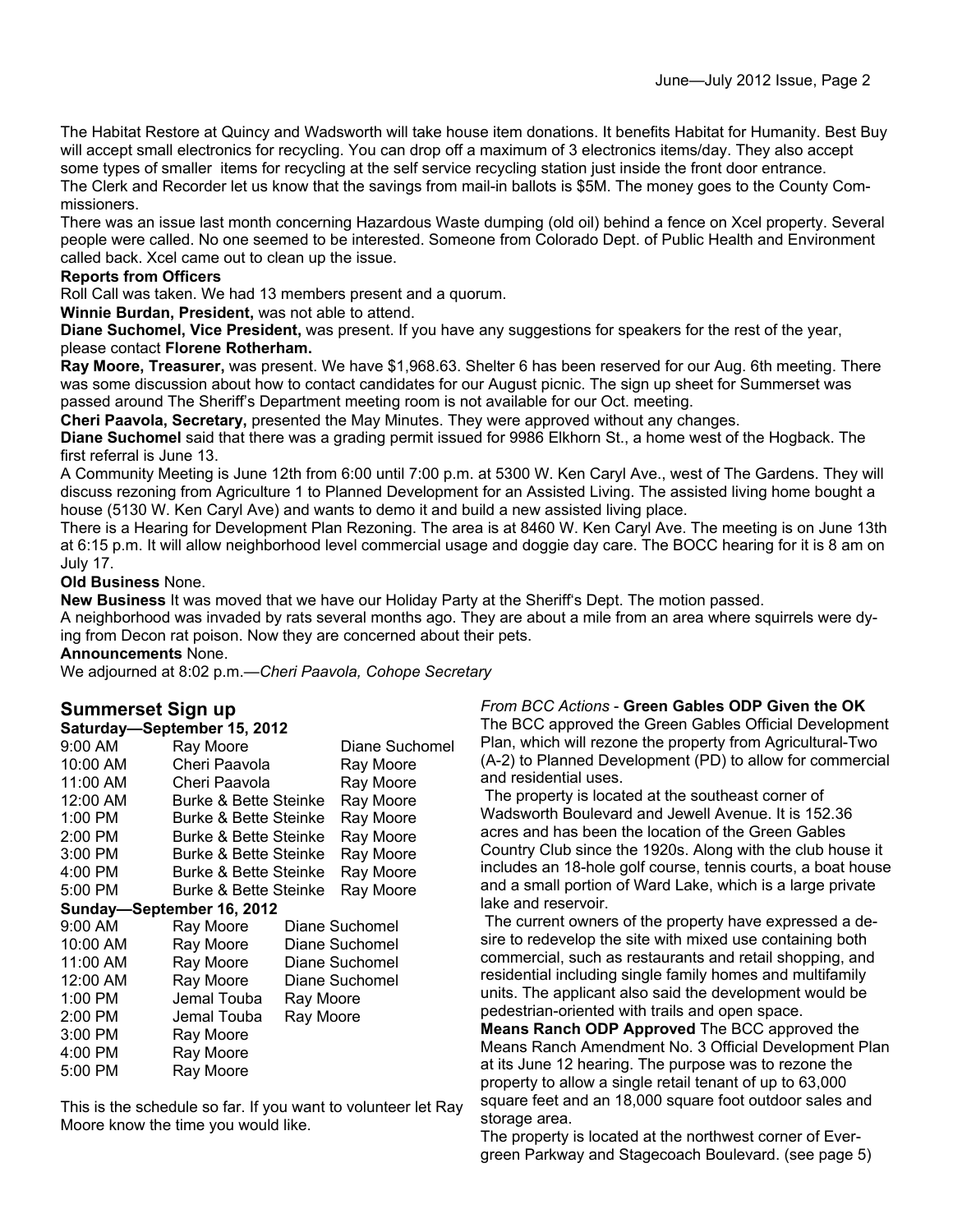# **THE BACKYARD**

## Columbine Hills News

*From* **Draft Minutes of the May 2012 Board Meeting** The Meeting was called to order by President Bruce Yarish at 9:15 a.m. Seven board members were in attendance.

Treasurer's Report: About 240 residents have made a donation to the Columbine Hills Civic Association.

New Business: The upcoming community garage sale was discussed. It was decided a general map of the community was sufficient to notify the location of those holding a garage sale.

Correcting the entry sign at So. Kendall Blvd. and W. Chatfield Avenue was discussed. The sign was damaged and will be repaired by a private party and will be relocated to prevent further damage.

Recent survey results relative to satisfaction of our neighborhood were discussed and a decision made to post results in the newsletter.

It was noted that volunteers are still needed for the playground construction at the intersection of S. Kendall Blvd. and W. Canyon Ave. — *Randy Montgomery, Secretary* 

# Columbine Knolls South II REVIEW

**President's Corner** Summer will be here in a couple of weeks and with that comes time for home improvements. Justin Phillips, CKSII ACC Director, reported that there were 18 requests for improvements since our last meeting. Thanks to everyone for getting approval from the ACC before proceeding with their projects and to all of those who have repaired their damaged fences. Hopefully the fences still in need of repair will be repaired soon.

The May CKSII HOA Board of Director's meeting lasted two hours. One issue that I wanted to bring to your attention is that the Board of Director's became aware that there was a difference in the 2012 CKSII Budget being reported at the meeting and the one being published in the newsletter. The budget of \$79,070 reported at the monthly CKSII HOA Board of Director's Meeting is the budget draft presented at the CKSII Annual Meeting in January. The budget of \$71,930 being reported in the newsletter is the board-approved budget proposal that was posted on the website prior to the January CKSII Annual Meeting. The CKSII HOA Board of Director's is committed to keeping expenses in line with the board – approved budget proposal of \$71,930 that we posted on the website and intended to present at the annual meeting. I will keep you updated as I get more information and welcome any of your questions. I would like to say a special thank you to all the CKSII Board of Directors for their dedicated efforts to attend the meetings, carry out their assigned duties and enforce the covenants. It is a very large volunteer commitment and I am grateful for each member's commitment. The CKSII Community Garage Sale will be Friday, June 8 and Saturday, June 9. This is always a very popular event with many interested shoppers coming into our neighborhood looking for bargains. I have found a few of those bargains myself and have found it a great way to meet some new neighbors. Following the community garage sale will be the large item pickup on Saturday, June 16. The large item pickup is a benefit of being a member of the CKSII HOA and is limited to members only.

The CKSII Landscape Committee will be pulling weeds and planting flowers over the Memorial Day weekend at the CKSII Monument Signs on Yukon Way and Chatfield. Please take the time to stop and thank Debbie Opperman and her committee for their hard work and maybe pull a weed or two! In addition, we are very hopeful that we will be able to make improvements to the area surrounding the CKSII Monument Signs at Carr and Fairview. I will update you on the progress of that next month. - *Stephanie Haberkorn* 

*From* **Board Meeting Minutes – May 8, 2012** President Stephanie Haberkorn called to order the May 8, 2012 meeting of the HOA Board of Directors at 7:00 p.m. Board members Debbie Opperman, Ron Cunning, Jane Schaefer, Tom Tellschow, John Schutt and Justin Phillips were in attendance. Roger Borcherding of DARCO Property Management, along with seven homeowners attended.

TREASURER'S REPORT: Ron Cunning reported the HOA currently has 282 members.

ACC REPORT: Justin Phillips reported that the committee has received 18 requests for new improvements which have been approved and has one request pending.

SETTLEMENT APPEAL: A homeowner appealed to the Board regarding payment of legal fees. Action was discussed, and then tabled pending additional information.

MANAGEMENT REPORT: Roger Borcherding of DARCO Property Management reported that since the last board meeting on April 10, 2012, 16 violations were observed. 9 letters were sent regarding visible trash containers, RV's, damaged fences and weeds. The other violation notices were made via direct conversations with the homeowners. He further reported that there are 8 properties currently for sale in the community with two properties in foreclosure. The Board was notified that a lien had been placed against a homeowner's property for collection of legal fees. The HOA is required to register with the Colorado Department of Regulatory Agencies (DORA) and that registration was filed.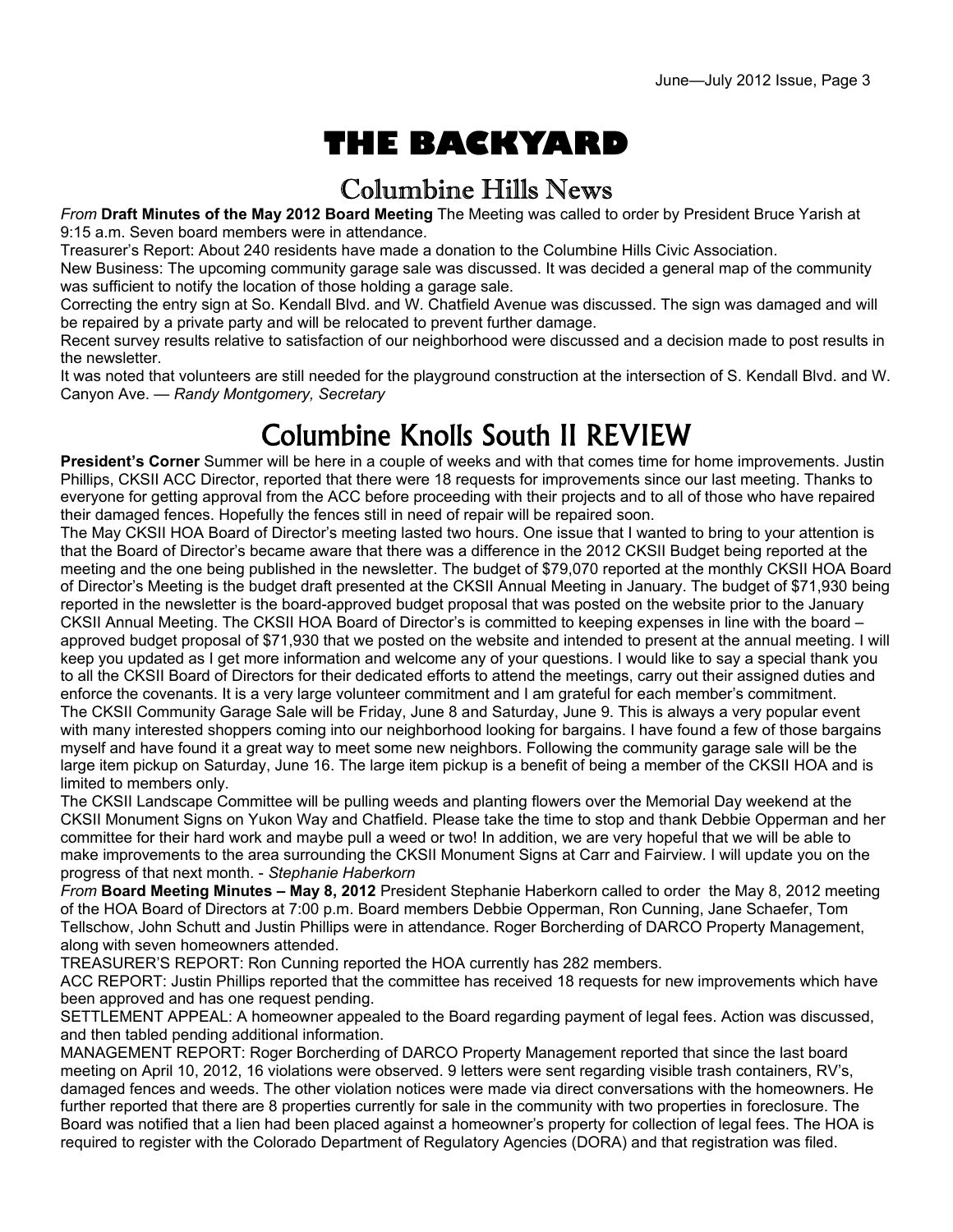MEMBERSHIP INCENTIVE PROGRAM: John Schutt, Stephanie Haberkorn and Deb Opperman met with Preston at EDS Waste Management about incentives for new homeowners to join the HOA. EDS is considering possible incentives for trash service. EDS is offering a recycling program. The Board approved having EDS at a future meeting to explain the recycling program for consideration.

EASEMENTS on S. CARR: John Schutt agreed to meet with owners of the two corner properties about easements for HOA landscaping and signage.

BUDGET: A motion was made by Deb Opperman and seconded by John Schutt to reassign \$2,000 from the Miscellaneous category to Landscaping in the current budget. The motion passed unanimously. Funds are intended for use on the S. Carr corners if easements are obtained.

The meeting was adjourned at 9:05 p.m.

## *The Leawood Rapporter*

*From* **Leawood Civic Association Minutes Minutes of May 6, 2012** The meeting was called to order at 7:05 p.m. Members present were Richard White, Paul O'Connor, Mike Shaw, Rhonda Eveleth, and Nancy Bock. The first order of business was presenting the 2012 LCA scholarship winner with her check. The board wishes Lauren the best in her academic endeavors next year.

Richard White presented the treasury report. He stated he is still receiving new and renewed memberships for this year. Rhonda reported she has contacted Leawood Elementary to reserve the parking lot for the LCA neighborhood Spring Clean-up on Saturday, June 9th. Rhonda is still waiting to hear if either lot will be available. Richard will reserve dumpsters from the same company that was used last year.

The Jay Court entrance was discussed. The board agreed it needs sprucing up but due to time constraints by the board members there were no volunteers. Rhonda will contact a landscape maintenance company for an estimate on general clean-up. Mike reported there is an outlet cover on the east side of Jay Court that is broken and moisture is seeping in to the outlet. He will contact an electrician to get a cost on fixing it.

The LCA picnic in August was discussed. The board decided to change catering companies. Samples from several barbecue restaurants were bought in and sampled. Mike thanked the board members for their continued dedication. Meeting adjourned at 8:20.

*From* **Leawood Metropolitan Recreation and Park District: Minutes of May 9, 2012** The Board meeting was called to order at 6:36 p.m. by President Kyle Sargent at the Leawood Elementary School. Board members present were: Donna Snyder, Charlie Campbell, Mibby Luedecke, Linda Smith and Parks Manager, Dave Padilla. Approval of Agenda – The agenda was approved as submitted.

**ELECTION** Certifying results – The Canvass Board will meet on Sunday, May 13 to review the procedures of the election of May 8 at Mibby's house. Documents will be sent to the County certifying the election after the meeting. At the present time, the incumbent board members were re-elected. (Please contact Mibby for the certifying count. It was posted at Leawood Elementary School after the election results were counted.) We had a total of 65 residents vote in the election. **Swearing in of Board members** – The newly elected board members will be sworn in on May 14 around 6:30 at Mibby's house. This needed to be done before the next scheduled meeting in June. Kyle will give the Oath of Office to Linda and Donna. Linda, as a Notary Public, will give the Oath to Kyle.

**Public Comment –** A resident noted to Linda that the parks look great but could the entrance to Jay Ct be jazzed up a bit. Linda forwarded the info to Mike Shaw and responded that the District could not expend funds to maintain property it did not own. A number of years ago the District tried to buy the corner but was rejected by the County. The Civic Association has an agreement with County now to use the area after the signs were damaged several years ago. The Civic Association would appreciate any help in maintaining the area. Residents have been asked to volunteer and no help has been received.

**Treasurer's Report** – Donna submitted the Treasurer's report and bills to be paid. She sent in the required Conservation Trust Fund and Spending Report (Lottery Report) and it was accepted after a question was answered. Currently the expenses for the election have an approximate total of \$1,150. Costs for the ballot supplies and other expenses have not been received from Jefferson County yet. Mibby was able to keep the paralegal costs to a minimal. Bills to be paid were discussed. Bills include: payment to the Election Judges, paralegal services for the election, payment to Canvass Board for the election, election notice in the Columbine Courier, payment to South Suburban for copies made for the election for us, Horizon for sprinkler parts, United Site Services, Denver Water, L&M, reimbursement to petty cash, and Dave's invoice.

**Parks Manager Report** – Dave replaced the flood lights at the Leawood Park Pavilion due to burnout. Sprinkler lines were tested and repaired in all parks. Dave met with Arborist Arms to talk about a bid on tree trimming just east of the new bridge at Weaver Park at the last house on Benton Way. The end of the parks wraps behind that house. Large branch stems on the north side of the creek at Raccoon Park were removed. Others in the park needed to be moved so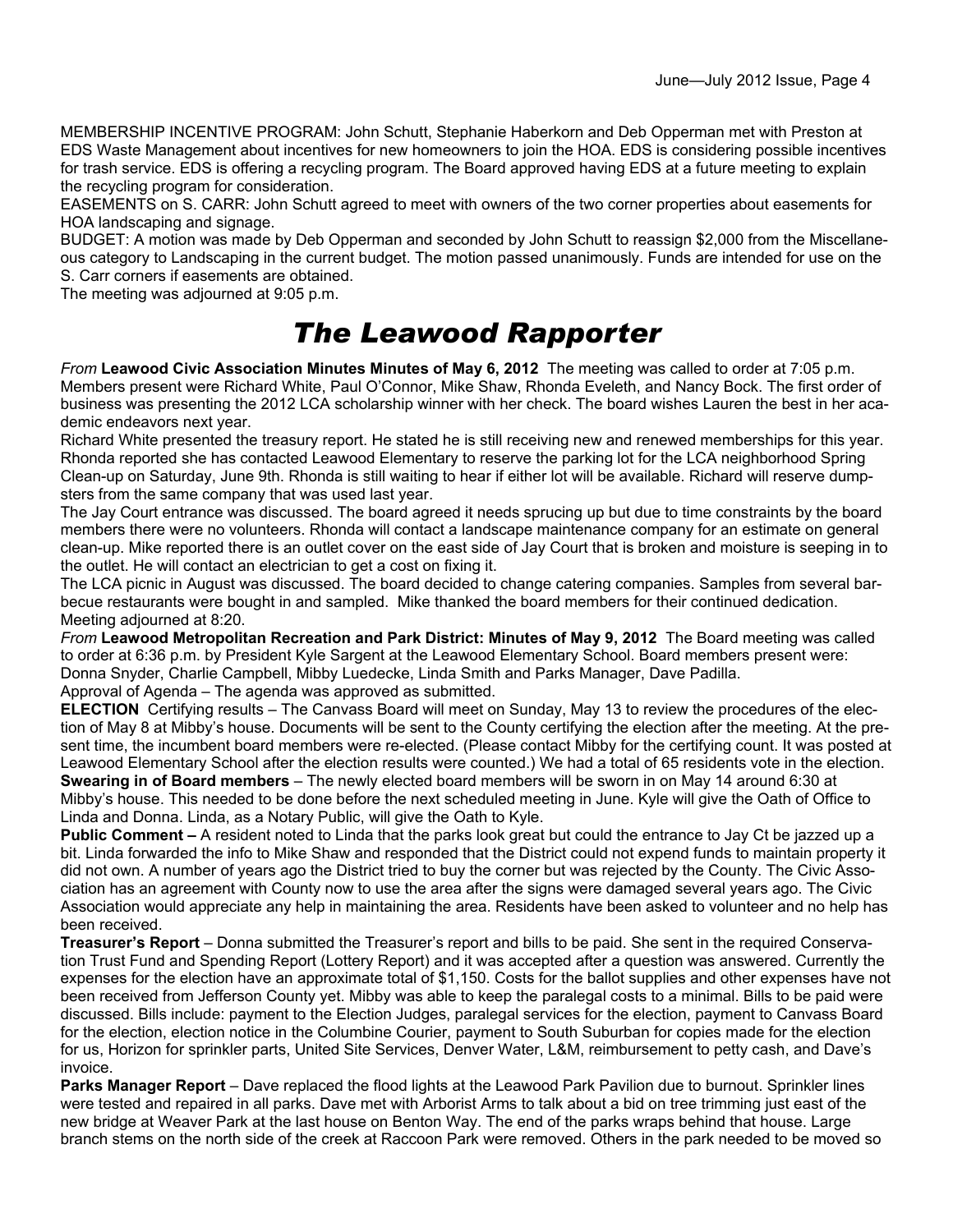the mowers and trimmers could get through.

It has been noted by several Board members and Dave that a large group from Columbine High School has been using the soccer field at Weaver Park for frisbee games. They appear organized and had not requested use of the field. Dave asked them to go through the proper channels to use the field. Costs for keeping the field in good condition is the reason for rental fees.

Dave had a meeting with Urban Drainage on the debris cleanup on the creeks at Weaver and Raccoon Park. They will send in a contractor for the cleanup. Mowing is continuing to take place in the parks as needed. Organic fertilizer has been put on the bluegrass. One large willow tree is down in the middle of Raccoon Park on the north end of the creek. We received a bid from Arborist Arms. Since the tree is over the creek, Urban Drainage has agreed to remove the tree. It is not on a pathway.

Dave met with Urban Drainage and Arrowhead Landscape to go over the irrigation as part of the Dutch Creek erosion project. Urban Drainage will take care of the costs, including the dripping of the new trees. Dave is also to have Arrowhead install our eight new trees from the bid they gave us. They will also run the poly line, drip the trees and install the clock. Since they are running the irrigation for the new project, we may have about 5 zones on the project. Edge is installing the trees, bushes, etc. per the drawings from Jefferson County. Dave met with interested parties related to the placement of these trees. Dave and Charlie staked places for the 8 new trees the District will be planting. Comments from residents and Board members are needed by May 11. Vintage Reserve residents are questioning some of the placement of the trees.

Due to the large volumes of trash anticipated at Leawood Park this summer, Dave is looking into purchasing disposable cans for weekend use. Dave will be meeting with Scott Hand of Platt Canyon related to Kendall and Weaver warranty work from last fall.

**OLD BUSINESS** Dutch Creek erosion project updates – See info in Parks Manager Report.

Website – The website is still under construction.

Future Meetings and Agenda – A special walk-through of the parks will be done on Wednesday, June 20 at 6:00 p.m. starting at the Raccoon Xeriscape area. A review of the parks will be done and a new list of projected projects discussed for prioritization.

Adjournment – The meeting was adjourned at 8:21 p.m. —*Linda T. Smith Vice President and Secretary* 

## **Westbury**

*From* **WHOA Board Elections** 6:00 p.m., Thursday, June 14th 10154 W Lake Drive • Meeting and Pot Luck Dinner Thursday, June 14th, we elect our new board of directors, to serve for the remainder of 2012. Please join us for a pot luck dinner, our meeting, and the opportunity to elect our new board. If you can't make the meeting, and you live in Westbury, you may vote by proxy either by emailing your votes for each office to WestburyHO@gmail.com or by mailing or delivering your votes to 10154 W Lake Drive, Littleton, CO 80127. You may copy the ballot below, or create your own. If you deliver your ballot by hand, please put it into the box on the front door of the house. Each ballot must come with your address, and only one ballot per address can be accepted. Ballots should be received by 5:00 p.m. on June 14th. We're pleased to have at least one candidate for each of our eight offices. If you vote by proxy, please vote once each for President, Vice President, Treasurer, and Secretary. Then vote for up to FOUR additional board members. Newly elected board members and officers will begin serving at the conclusion of the June, 2012 General Membership Meeting, and will serve for the remainder of 2012.

The new board of directors will take office immediately after the votes are counted and certified. Please join us, with food for the pot luck dinner, at 6:00 p.m., Thursday, June 14, 2012, at 10154 W. Lake Drive, Littleton, CO 80127. Beverages will be provided.— *John Gaudio, Past President, WHOA, 303-870-1044* 

### **WoodBourne**

*From* **Notes From The Board** The May Board meeting was held on May 16, 2012. We reviewed the on-going beautification projects. The fence and playground should hopefully be complete by the time you receive this newsletter. The Board is still in the process of purchasing new furniture for the clubhouse, which we hope will be done soon. The next regular monthly Board meeting will be held in conjunction with the Annual Homeowners Meeting on June 20, 2012 at 7:00 p.m. at the Clubhouse. Please either attend or submit a proxy so that we can hold this important meeting. .*— Carrie Kollar, President*

It previously had an Albertson's grocery story, which vacated the site in October 2009. The owner of the property has a potential tenant, a tractor supply/equipment store, interested in leasing half of the previous Albertsons' building. Staff found that the proposal was in general conformance with the Comprehensive Master Plan and the Evergreen Area Community Plan; and the Planning Commission recommended approval. The approved rezoning will now allow a tenant, such as tractor supply store, to occupy the space.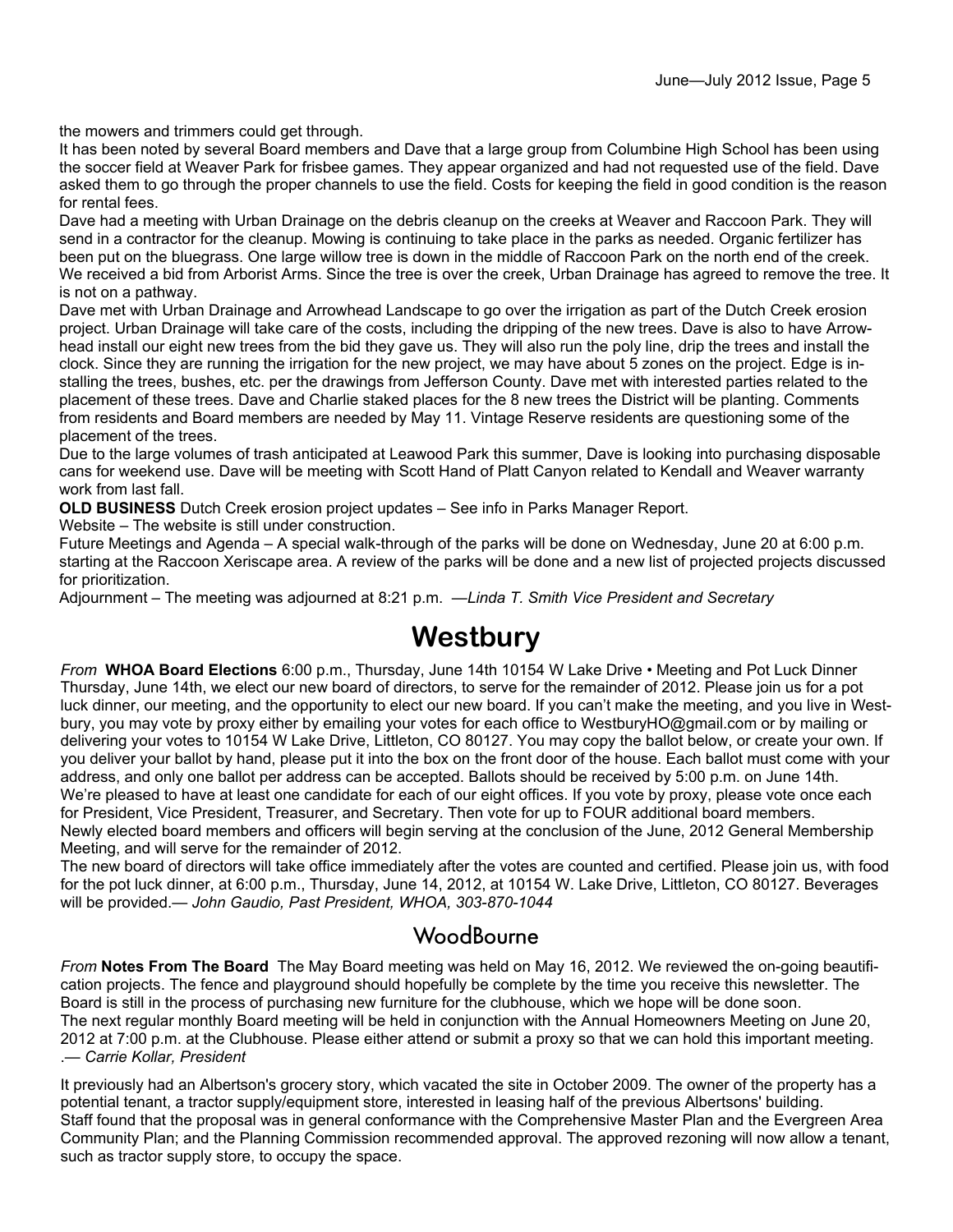## **Williamsburg II News**

**President's Message** Welcome June and the beginning of summer. Children celebrating the absence of school and homework. Vacation season. Again, a reminder to stay alert and mindful of the increased activity of kids in the neighborhood. Keep your speeds down. Stop at stop signs. Put the cell phone away and pay attention.

Good luck to all participating in the Community Garage Sale June 8th and 9th. Hope you receive a windfall of profits. Looking forward to seeing a big crowd as usual at the July 4th Bike Parade next month. Also, we hope to have a great turnout for Movie Night on Saturday July 21st.

Williamsburg II remains a much desired community in which to live. Thank you to all who cooperate and work hard to keep it that way. "Like" us on Faceboo**k!** 

*From* **HOA Meeting Minutes for May 1, 2012** The meeting was called to order by Sharon Erickson 7:15 p.m. In attendance were Susan Ganz, Debra White, Bill Ganz and Sharon Erickson.

Newsletter: Correction to committee members was noted – Deb Ridner's name will be removed as Foothills Liaison. Treasurer's Report: Susan Ganz, Treasurer, confirmed that the treasure's report as published in the May newsletter is accurate and motioned to approve the report; Deb White seconded the motion.

Susan reported that the following bills were paid after the newsletter was published: CoHope annual dues; Mountain High for April watering at front entrance and sign board area; Electrician for inspection and repairs to lighting at front entrance.

Historian: According to Debra White all information is up to date.

Old Business: The Garage Sale dates are set for June 8th and 9th. Deb White will make sure banner sign is put up along the fence on Kipling two weeks prior to sale dates.

Annual Bike Parade is scheduled for 10:00 a.m. on July 4th at Eagle Meadows Park. Fire Department will have truck there to lead the parade. Water and popsicles will be provided. Come and enjoy the fun! New Business:

Yard of the Month judging begins in June. Two winners per month will be selected and given a Home Depot gift card. Judging will occur June, July, August and September.

Movie Night booked for July 21st. Deb White will get permit from Foothills to reserve Eagle Meadows Park for the evening and Mike Eppers will reserve a port-a-potty. Board will finalize plans and select a movie as we get closer to the date. Watch for further details as summer arrives.

The meeting adjourned at 8:20 p.m.

**Jeffco Public Schools news – June, 2012 by Beverly Craddock, Communications Services, Jeffco Schools JEFFCO'S GRADUATION RATE THIRD IN THE NATION** Jeffco Public Schools has the third best graduation rate of

the 50 largest school districts according to Education Week's Diplomas Count report released recently. The report calculates Jeffco's graduation rate at 85.5 percent. This is the second year that Jeffco has been one of the top districts for its graduation rate; previously it was ranked fifth in the nation.

The report, part of an ongoing project conducted by Editorial Projects in Education (EPE), presents an updated analysis of graduation patterns for the nation, states, and the country's 50 largest school districts. The new analysis focuses on the class of 2009, the most recent year for which data are available.

The EPE Research Center calculates graduation rates using data from the Common Core of Data (CCD), an annual census of the nation's public schools and school districts conducted by the U.S. Department of Education.

**Jeffco Board of Education Votes on Ballot Initiatives** The Jefferson County Board of Education has voted to place a \$39 million mill levy override for operations and \$99 million bond package on the November 2012 ballot.

According to district staff, it's estimated the mill levy and bond initiative will be an increase in property taxes of \$1.23 per month per \$100,000 of home market value.

In addition, members of the board approved the 2012-13 general fund budget of \$605,180,900.

| <b>COHOPE Treasury Activity: April-May 2012</b>                                                                |         |         |                        |
|----------------------------------------------------------------------------------------------------------------|---------|---------|------------------------|
| <b>Beginning Balance Mar 7, 2012</b>                                                                           |         | 1942.37 |                        |
| <b>Deposits</b>                                                                                                |         | 300.00  |                        |
| Dues—Johnston \$20 Rotherham \$20 Sielaff \$20 Columbine Knolls South Estates \$40 Trappers View \$40          |         |         |                        |
| Columbine Hills Civic \$40 Williamsburg II \$40 Kipling Hills \$40 Sunrise Creek \$40                          |         |         |                        |
| Withdrawals                                                                                                    |         | 273.74  |                        |
| Dues Mailout \$9.45 Apr Newsletter \$8.10 May Newsletter \$8.10 June Newsletter \$8.10 Lilley Gulch rental for |         |         |                        |
| June Meeting \$60 Clement Shelter Rental for August Picnic \$125 Website \$4.99                                |         |         |                        |
| Ending Balance June 6, 2012                                                                                    | 1968.63 |         | W. R. Moore, Treasurer |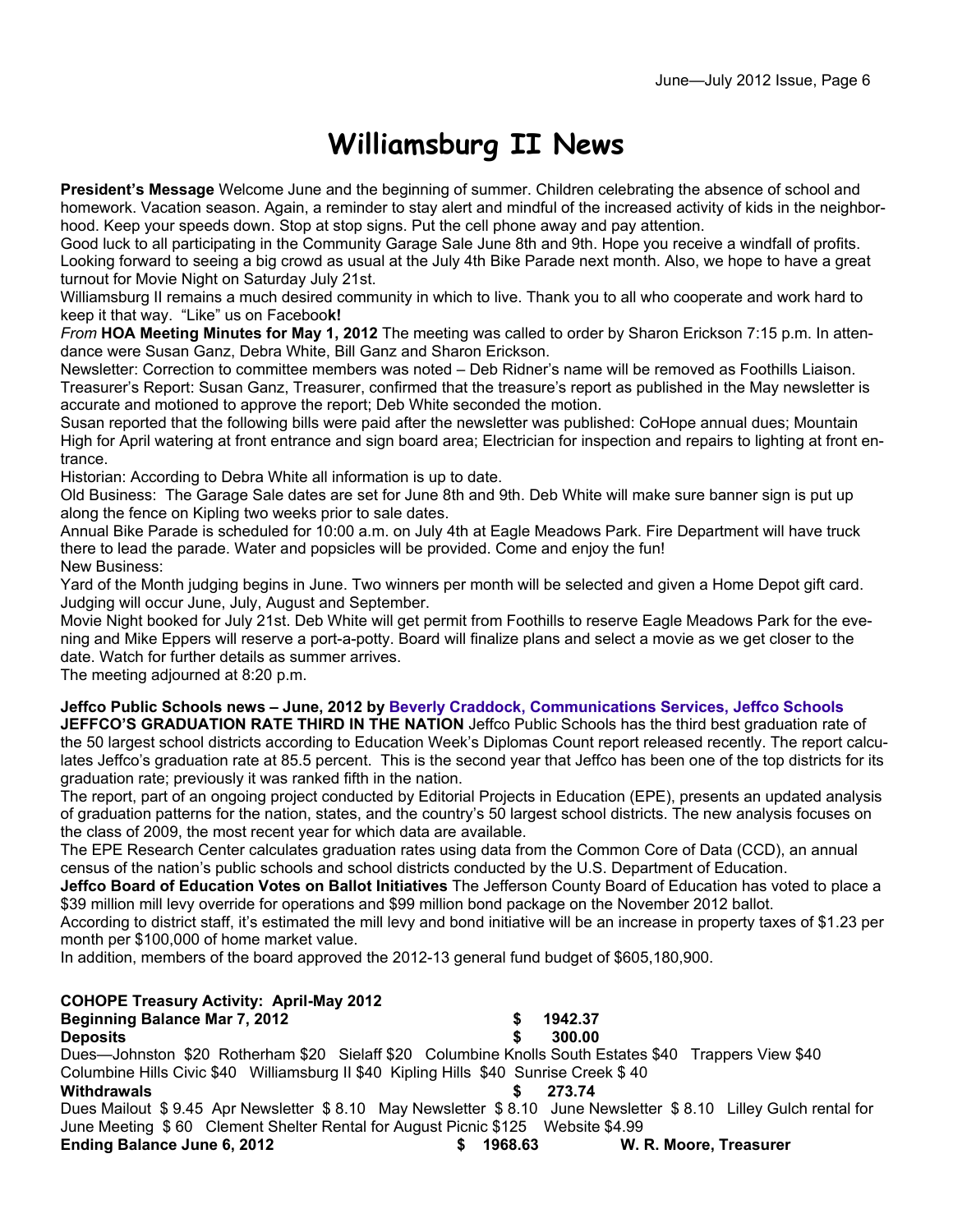### **Fire ban and fire restrictions remain in place; all personal use of fireworks banned**

Fire ban to the west and fire restrictions to the east.

Jefferson County, Co. – Due to the Governor's Executive Order to ban personal use of fireworks statewide, the use of all fireworks in unincorporated Jefferson County is banned Effective June 15, 2012. This includes ALL FIREWORKS, even sparklers, snakes, etc.

NO USE OF ANY FIREWORKS ANYWHERE IN UNINCOORPORATED JEFFERSON COUNTY.

NO USE OF TIKI TORCHES OR CHIMINEAS' ANYWHERE IN UNINCOORPORATED JEFFERSON COUNTY.

NO USE OF PORTABLE FIRE PITS ANWYWERE IN UNINCOORPORATED JEFFERSON COUNTY.

NO USE OF CHARCOAL GRILLS WEST OF C470, WEST AND SOUTH OF C470 AND WADSWORTH BLVD., AND WEST OF HIGHWAY 93 .

The previous fire bans and fire restrictions that went into place on June 7, 2012 at 12:00 p.m. remain in place with the changes to the ban on fireworks, Tiki torches, chimineas, and portable fire pits. The explanation of the restrictions and bans are below.

Traditionally, there is confusion over what is allowable when the county is under a fire ban and/or fire restrictions. The FAQs' below address much of this confusion. For more detail, please see the attached documents.

Am I in a fire ban or under fire restrictions?

· You are in a fire ban if you are located west of C470, west and south of the intersection of Wadsworth Blvd. and C470, or west of Highway 93.

· You are under fire restrictions if you are east of C470, east and north of the intersection of Wadsworth Blvd. and C470, or east of Highway 93.

### What is allowed in a fire ban?

· Only devices that are liquid fueled or gas fueled are allowed. Simply put, gas grills, gas fire pits, gas stoves, and gas lanterns are allowed. The rule of thumb is whether or not the fire can be "turned off," rather than "put out." What is not allowed in a fire ban?

· Anything which produces an open flame which is not liquid fueled or gas fueled. This includes charcoal grills, Tiki torches, fire pits, and chimineas. This includes private residences.

The use of any fireworks.

· Smoking, except within an enclosed vehicle or building, or while stopped in an area of at least three feet in diameter that is barren or cleared of all combustible material.

Using any fire to burn trash, debris, fence rows or vegetation, or any campfire.

There are restrictions regarding operating a chain saw, operating an acetylene or other torch, welding, or the use of an explosive initiation system. See the attached for guidelines.

NOTE: The Sheriff's Office will strictly enforce a zero tolerance policy on all fireworks violations in the fire ban area. What is allowed under fire restrictions?

· Charcoal grill fires at a private residence or within a permanently constructed grate in a developed park, campground, or picnic area.

· Any fires contained within liquid fueled or gas fueled stoves, lanterns or heating devices.

Fire pits that are constructed with a permanent fire grate within a developed campground, picnic ground or recreation site.

What is not allowed under fire restrictions:

· Any fire or campfire, not within a permanently constructed fire grate in a developed park, campground, private residence, or picnic area.

The use of any fireworks

Tiki torches, portable fire pits, and chimineas. This includes private residences.

Smoking, except within an enclosed vehicle or building, a developed recreation site, or while stopped in an area of at least three feet diameter that is barren or cleared of all combustible material.

NOTE: The Sheriff's Office will strictly enforce a zero tolerance policy on all fireworks violations in the fire restriction area.

Jefferson County deputies will strictly enforce the temporary fire ban and temporary fire restrictions in the unincorporated areas, to include federal lands. Pursuant to County Policy Part 3, Chapter 6, Section 2, authorizing the Declaration of Open Fire Bans, violations of these prohibitions, upon conviction, is punishable by a fine of not more than \$600.00. Such act(s) violate section(s) 102.8 and/or 308.2.1 of the International Fire Code.

http://www.jeffcosheriff.com

Jim Brendle ICPS, CITRMS

Crime Prevention Deputy, Jefferson County Sheriff's Office, 200 Jefferson County Parkway, Golden, Colorado 80401 Office: 303-271-5363 Cell: 303-435-4030 Fax: 303-271-5145

Email: jbrendle@jeffco.us